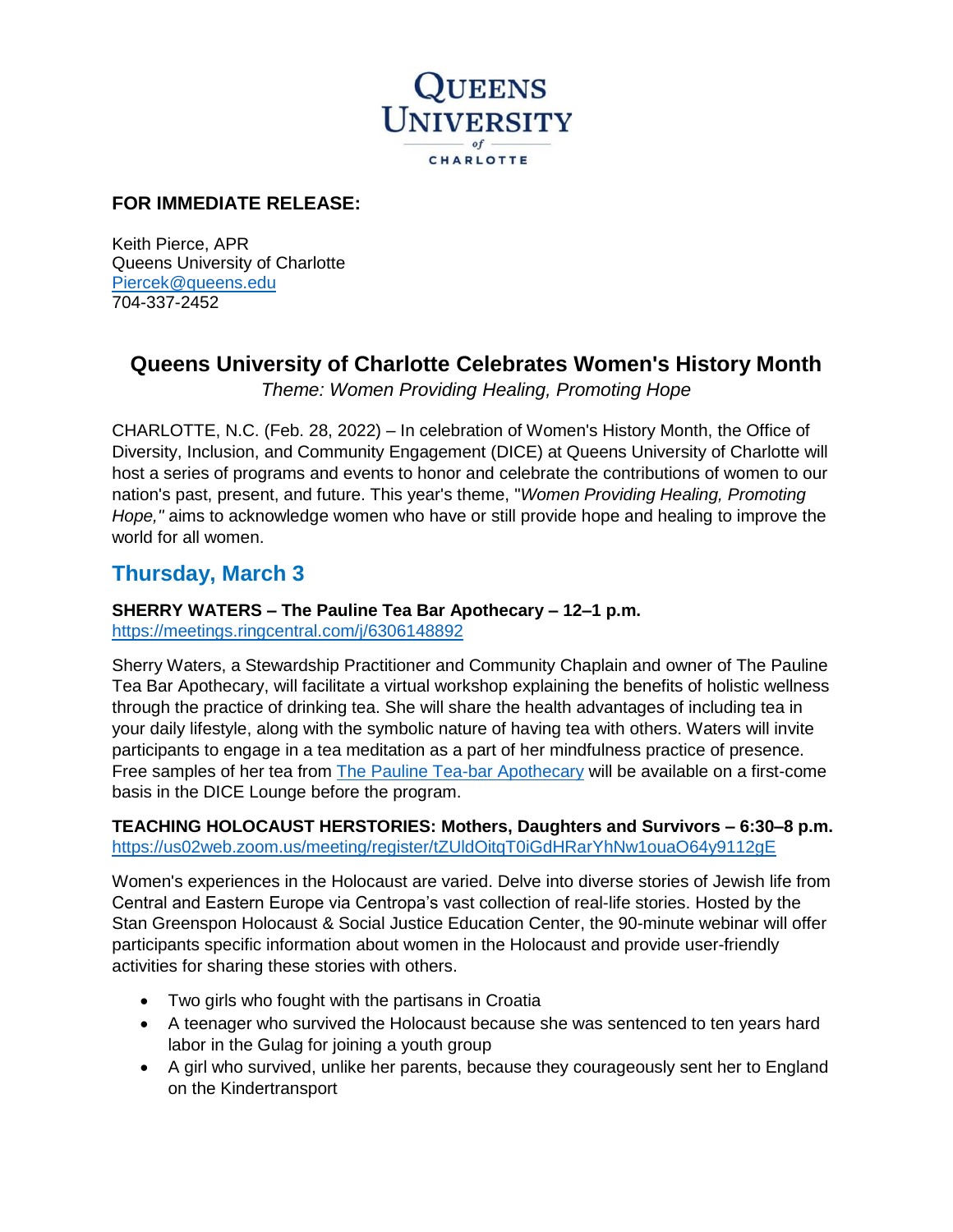# **Tuesday, March 8**

#### **INTERNATIONAL WOMEN'S DAY PROGRAM – 12–1 p.m.**

<https://meetings.ringcentral.com/j/9544628654>

Join DICE and the Myrtle Pulliam Center for International Education in a panel discussion to commemorate International Women's Day. The 2022 theme for International Women's Day is #BreakTheBias, focusing on gender equality and a world free of bias, stereotypes and discrimination. The panel will be moderated by Rabbi Judy Schindler as we ask Queens faculty and staff to share their experiences of bias and stereotypes and how they may have impacted their careers.

### **Thursday, March 17**

#### **AN EVENING WITH KURMA MURRAIN POETRY – 6:30–7:30 p.m. Queens' Levine Center for Health and Wellness: Claudia Belk Room**

DICE and the Center for Latino Studies present an evening with Kurma Murrain for poetry and dance. A published Colombian-American poet, Murrain graduated from Universidad Nacional de Colombia. Her works include *Esta Soy & In the Prism of Your Soul* as well as her most recent book *Coffee, Love & The American Dream*, which earned her Author of the Year by the Queen City Awards in 2021.

Murrain will share her journey from her native Colombia to the United States, to China, and back in the United States including her experience during the pandemic and a love story that is part of the archives of the Mint Museum, the Levine Museum of the New South, and UNCC.

Murrain will also share her poetry and typical dance from Colombia, cumbia, which is popular at festivals and carnivals around the country, especially at El Carnaval de Barranquilla.

# **Tuesday, March 22**

#### **WOMEN WHO WORK: Self Care in the Workplace – 4–5:30 p.m. Queens' Levine Center for Health and Wellness: Claudia Belk Room**

DICE and Vandiver Center for Career Development present *"Women Who Work: Self Care in the Workplace,"* a program focused on helping women realize that self-care is not selfish; rather, finding the balance between work productivity and self-care is important for a healthy, fruitful life. The program includes a roundtable discussion with professional women who have faced challenges with prioritizing self-care and have found strategies that work for them.

# **Thursday, March 24**

### **WOMEN'S HISTORY MONTH FREE CONCERT: Florencia & the Feeling – 7–8:30 p.m. Queens' Sarah Gambrell Center: Kathryn Greenhoot Recital Hall**

DICE and the Center for Latino Studies invite you to an evening concert with Queens alum, songwriter and performer Florencia Rusiñol '15 along with her band, Florencia & the Feeling.

A Latin American singer and songwriter, Rusiñol grew up in East Tennessee. Her musical style is influenced by her Argentinian roots. Her singing background combines her love of jazz, pop